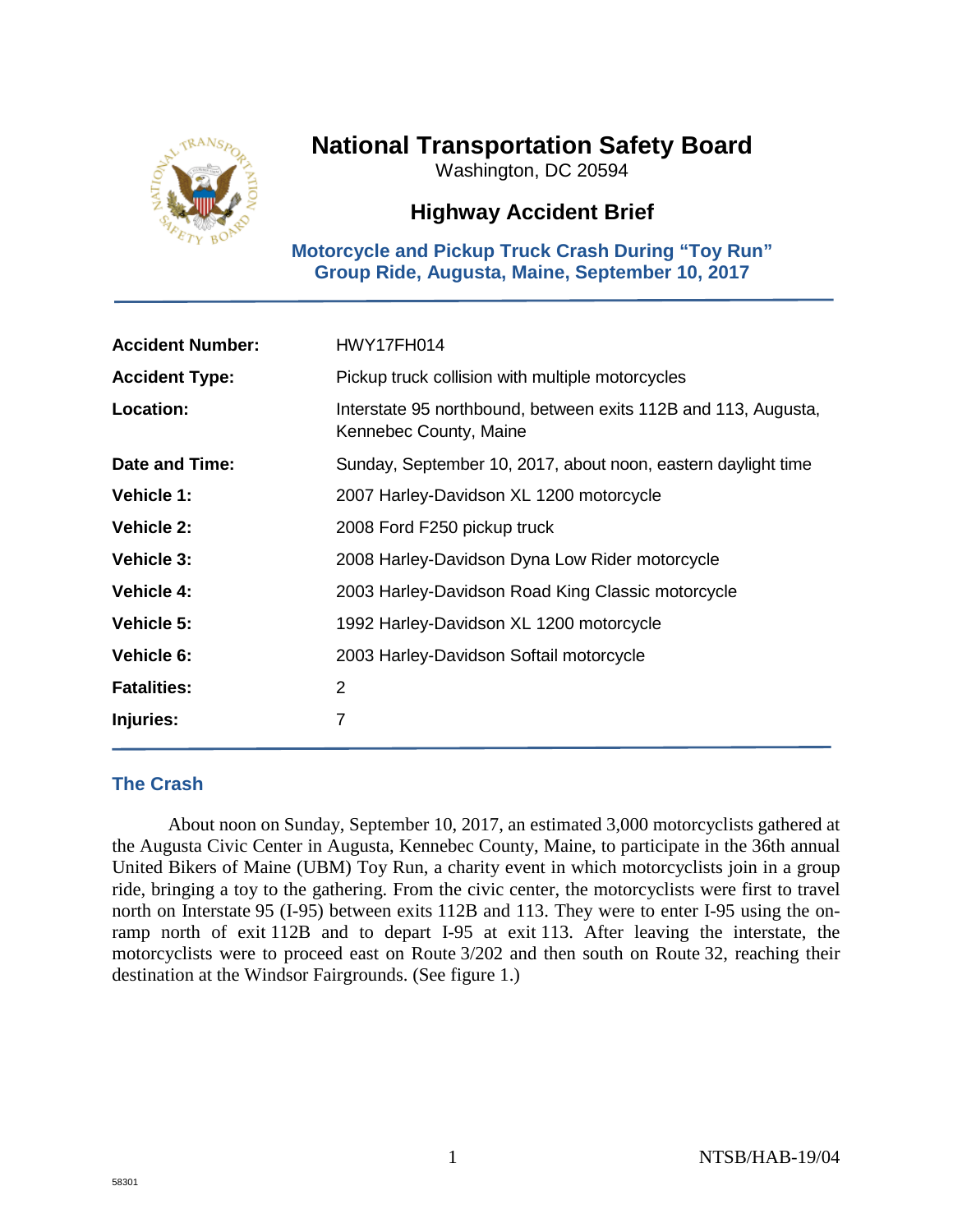



As the UBM Toy Run began, the large number of motorcyclists merging onto the interstate caused a traffic queue on northbound I-95 between exits 112B and 113. The motorcycles were queued in a staggered formation. The distance between the exits is only about 0.5 mile and, in the northbound merge area, the roadway transitions from four to three lanes (left, center, and right lanes). At the crash location, the northbound roadway consisted of these three lanes. There was no traffic control, lane closure, or law enforcement presence on I-95 to provide warning, management, or protection for the queue of motorcyclists.

About 12:05 p.m., a 2007 Harley-Davidson XL 1200 motorcycle (vehicle 1), which was participating in the group ride, suddenly moved out of the right lane, traveled across the center lane, and entered the left lane in front of a 2008 Ford F250 pickup truck (vehicle 2), occupied by a 67-year-old male driver and a 99-year-old female passenger, which was traveling north on I-95. The motorcycle was carrying a 25-year-old male operator and a 26-year-old female passenger. Based on skid mark evidence, the pickup truck driver attempted an evasive maneuver but collided with the motorcycle at about mile marker 112.5, losing control of his vehicle, in part because the pickup truck had "collected" the Harley-Davidson XL 1200 motorcycle, causing the pickup truck to rotate clockwise. The pickup truck veered out of the left lane to the right and traveled across the center and right northbound lanes, striking four other motorcycles. (See figures 2 and 3 for an overhead view of the crash site and a diagram showing the initial stages of the crash.)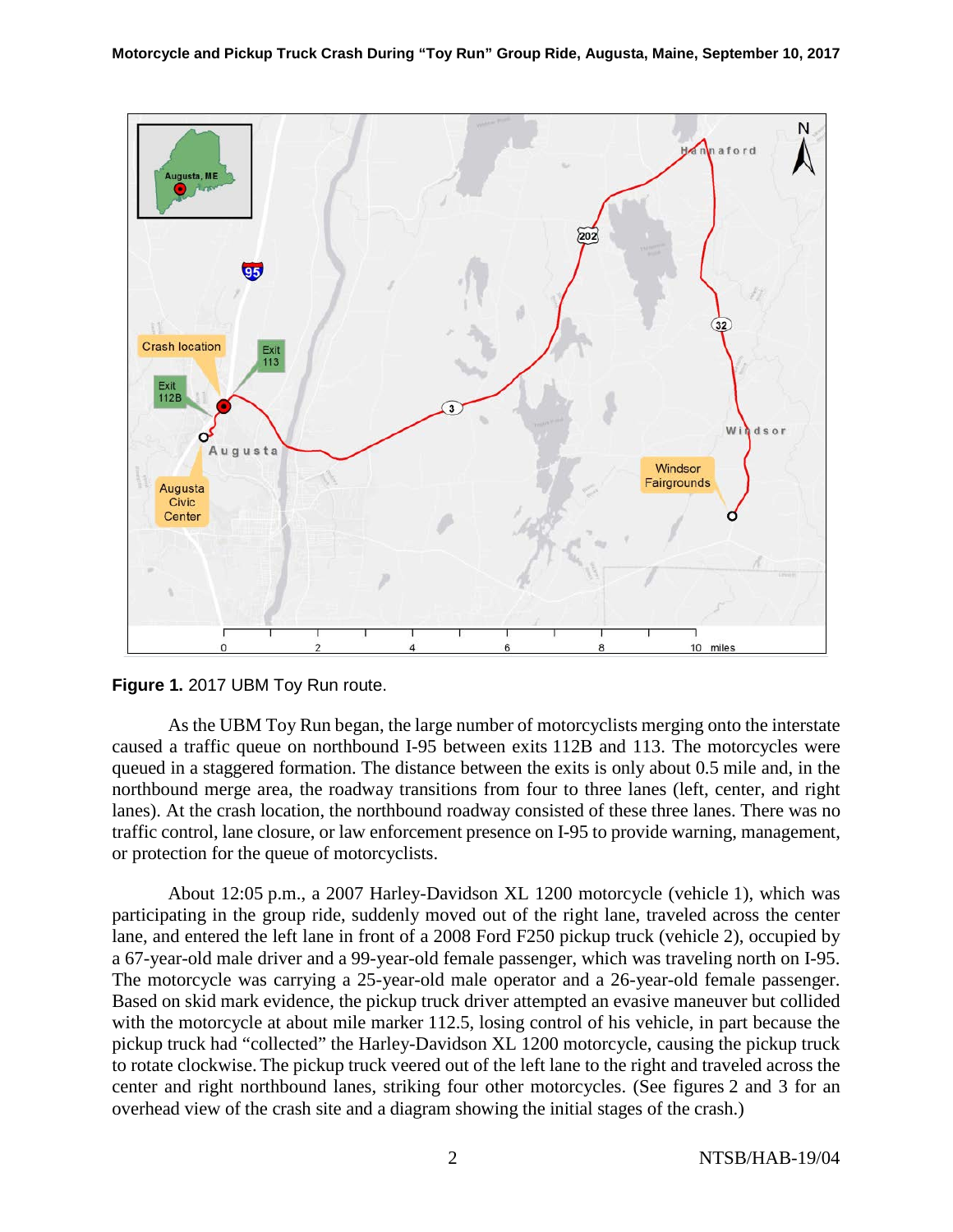

Figure 2. Overhead view of the crash site, showing the three northbound lanes of I-95 on the right. (Source: Google Earth modified)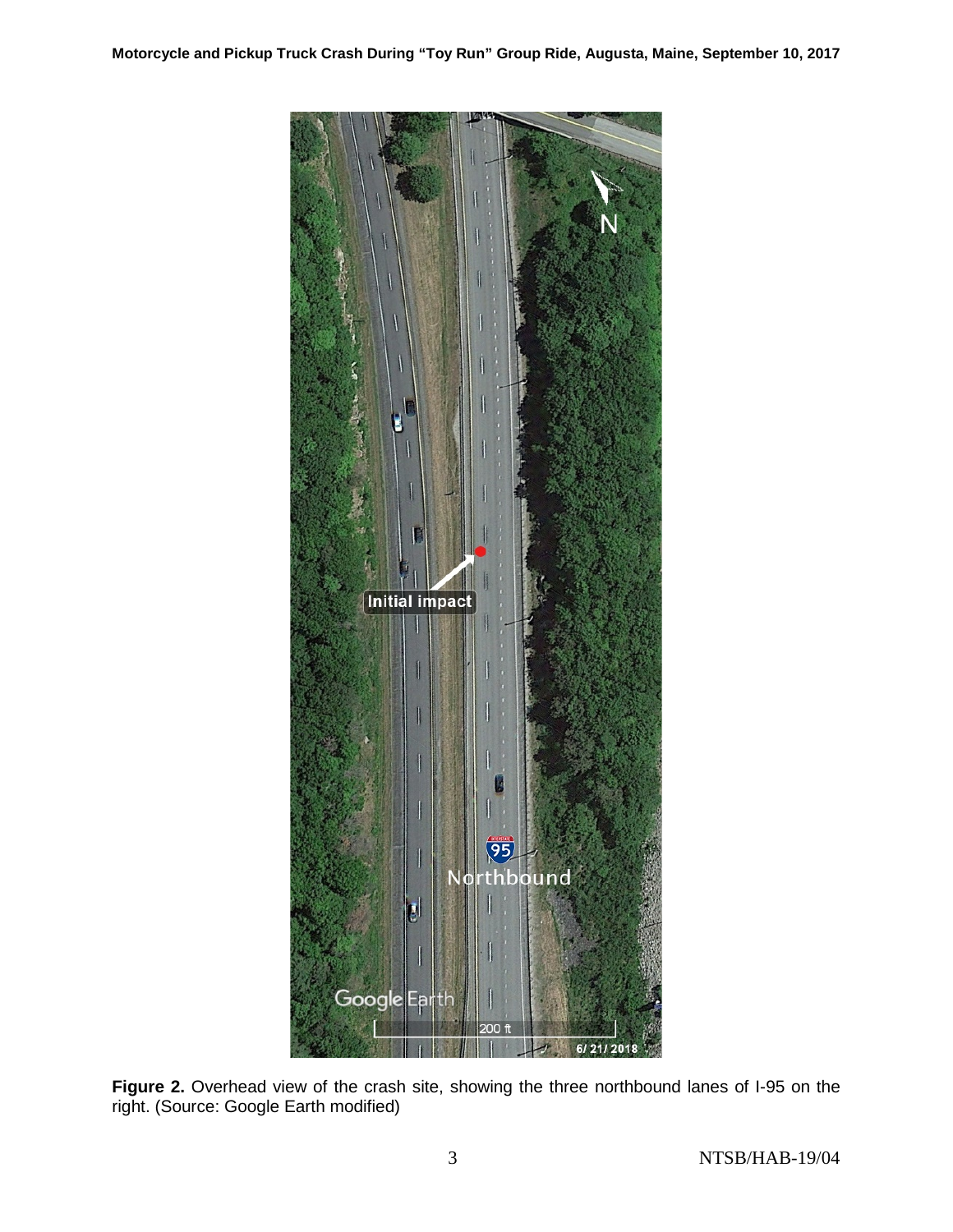

**Figure 3.** Initial stages of the crash sequence, with vehicle 1 (2007 Harley-Davidson XL 1200 motorcycle) moving westward on northbound I-95 across two lanes and into the path of vehicle 2 (2008 Ford F250 pickup truck). After these two vehicles collided, the pickup truck veered across the center lane into the right lane and struck vehicle 3 (2008 Harley-Davidson Dyna Low Rider motorcycle). Three other motorcycles (vehicles 4–6) that were subsequently involved in the crash are also numbered. The exact positions of vehicles during the sequence could not be definitively determined, but this representation is consistent with witness recollections. (Adapted from Maine State Police diagram. For additional information, see the Collision Reconstruction Report and Photos 1–8 in the [NTSB public docket](http://dms.ntsb.gov/pubdms/) for accident HWY17FH014.)

The pickup truck then went through the right guardrail, overturned, and came to rest on its passenger side. The 2007 Harley-Davidson motorcycle traveled through the guardrail and came to rest on its right side in a ditch beside the pickup truck. (See figure 4 for the final rest positions of the six vehicles involved in the crash.)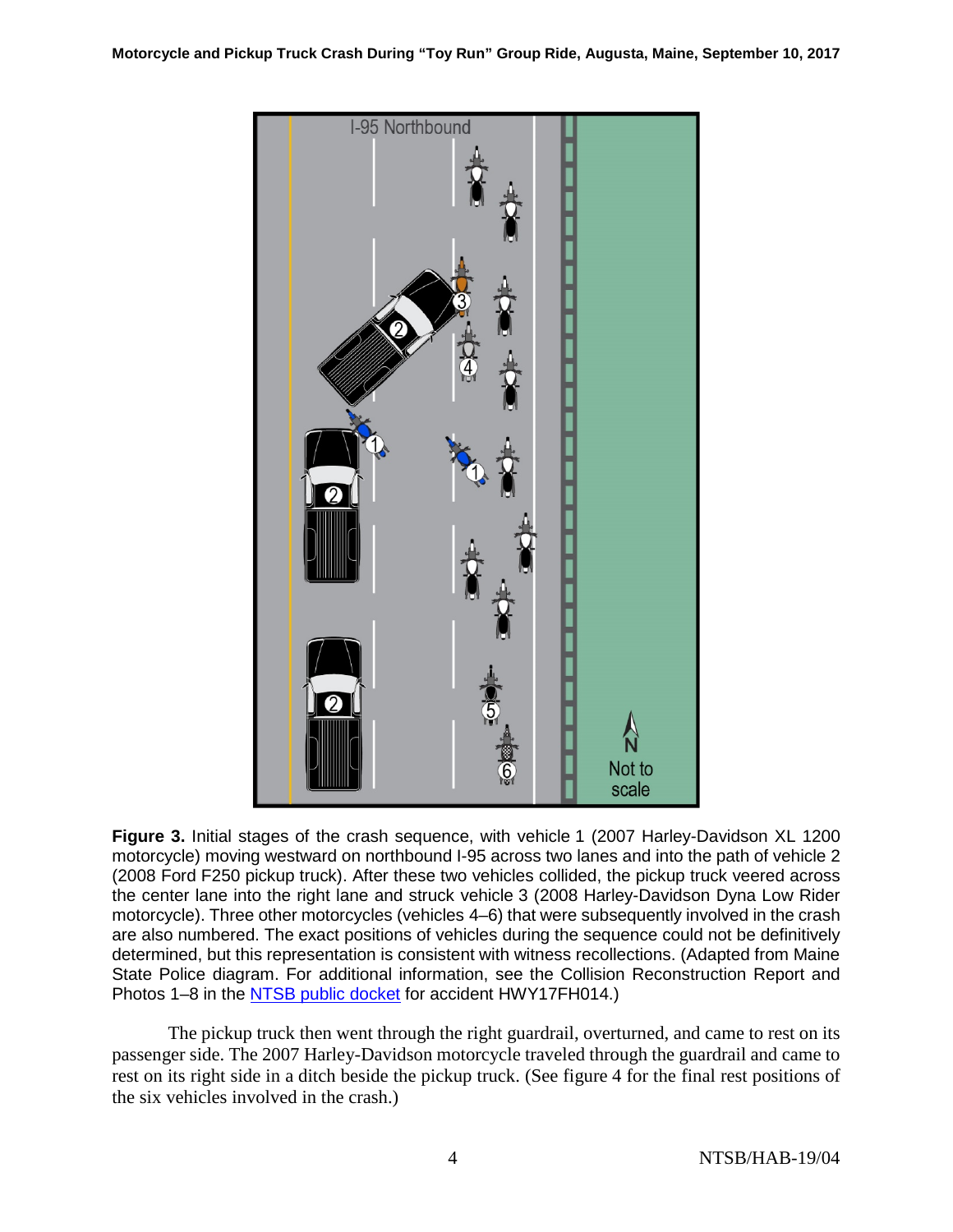

**Figure 4.** Final rest positions of crash-involved vehicles. (Adapted from Maine State Police diagram. For additional information, see the Collision Reconstruction Report and Photos 1–8 in the [NTSB public docket](http://dms.ntsb.gov/pubdms/) for accident HWY17FH014.)

As a result of the crash, two motorcyclists died. One motorcyclist and the pickup truck passenger received serious injuries. The pickup truck driver and four motorcyclists received minor  $\overline{i}$ njuries.<sup>[1](#page-4-0)</sup>

The posted speed limit in the vicinity of the crash site is 65 mph. The Maine State Police determined that the pickup truck was traveling about 56 mph and the motorcycle about 25 mph at the time of the crash.

<span id="page-4-0"></span><sup>&</sup>lt;sup>1</sup> The information available on injury severity was limited; consequently, the distinction between minor and serious injury is not precise.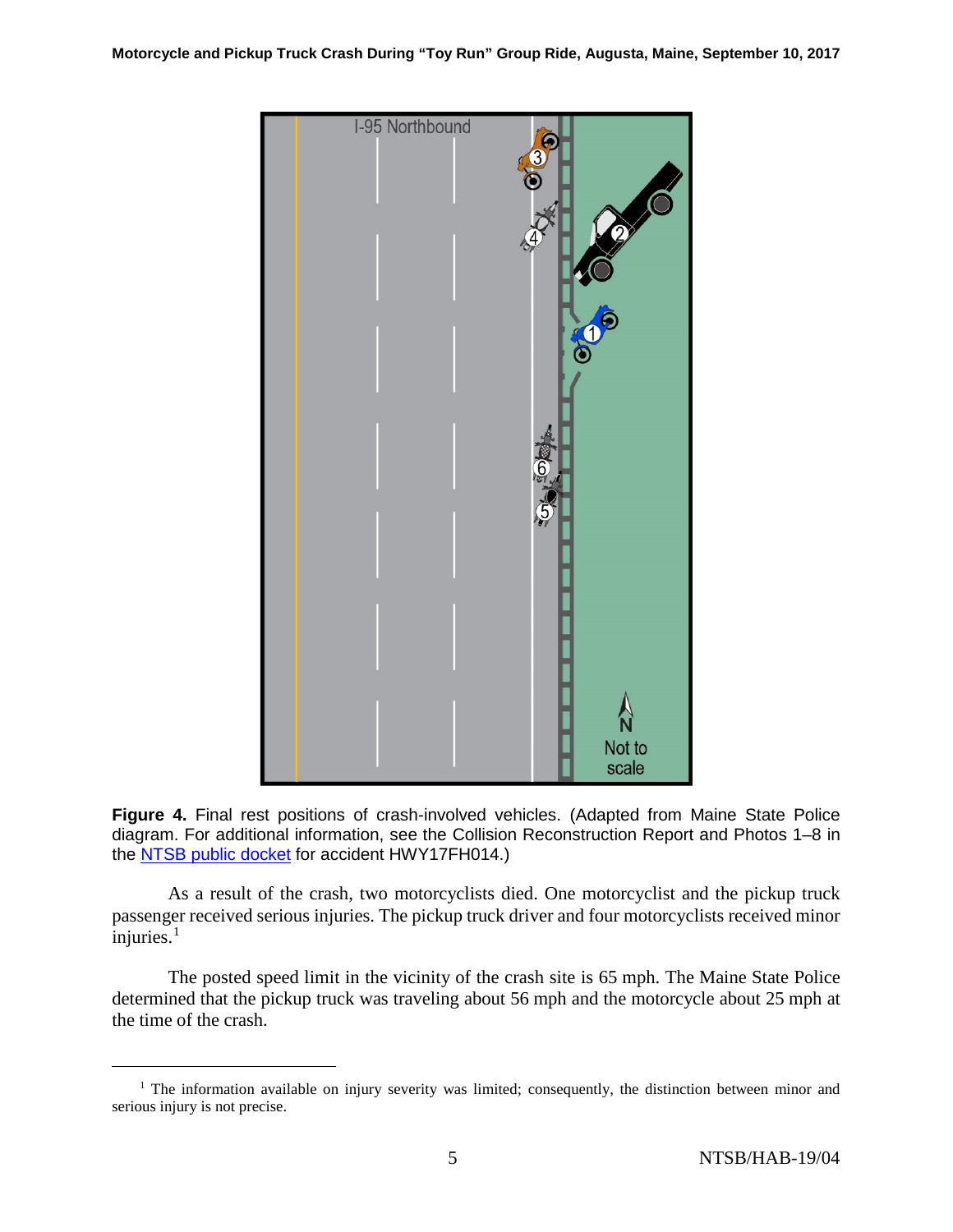### **Highway Information**

In the immediate vicinity of the crash site at mile marker 112.5, I-95 northbound consists of three lanes divided from the southbound lanes by an earthen median. At the crash site, the roadway has guardrails adjacent to the shoulders on both sides of the northbound lanes. A solid white 4-inch-wide line separates the paved shoulder from the right traffic lane. A solid yellow 4-inch-wide line separates the paved shoulder from the left traffic lane. The left shoulder contains rumble strips. The travel lanes are about 12 feet wide.

#### **Weather**

At the time of the crash, the temperature was 60ºF, with winds from the north-northwest at 16 mph. Visibility was 10 miles, with partly cloudy skies. No precipitation occurred the day before or the day of the crash, and the road surface was dry.

#### **Vehicle Operators and Passengers**

#### *Pickup Truck*

**Operator.** The 67-year-old male driver sustained minor injuries and was transported to the hospital, where he was treated and released.<sup>[2](#page-5-0)</sup> He was wearing a lap/shoulder belt at the time of the crash, and the driver-side front air bag deployed. He held a Maine class C license.<sup>[3](#page-5-1)</sup> Postcrash toxicological test results were negative for alcohol and other drugs.

**Passenger.** The 99-year-old female passenger, who was sitting in the front right seat, sustained serious injuries and was transported from the scene to the hospital. She was wearing her lap/shoulder belt. The passenger-side front air bag deployed during the crash.

#### *2007 Harley-Davidson XL 1200 Motorcycle*

**Operator.** The 25-year-old male who operated the motorcycle that entered the path of the pickup truck sustained life-threatening injuries at the scene and was transported by ambulance to the hospital, where he died shortly after arrival. The Augusta chief medical examiner determined that the cause of death was blunt force trauma to the chest. Postcrash toxicological test results were negative for alcohol and other drugs. At the time of the crash, the operator was wearing a long-sleeved sweatshirt, a leather vest, and steel-toed boots. Although required by Maine law, he was not wearing a helmet.<sup>[4](#page-5-2)</sup>

NTSB investigators interviewed the parents of the motorcycle operator. According to them, he had owned and operated numerous motorcycles. He first began riding a Honda

<sup>&</sup>lt;sup>2</sup> All of those injured in this crash were taken to the Maine General Medical Center.

<sup>&</sup>lt;sup>3</sup> A class C license permits operation of passenger cars and light trucks.

<span id="page-5-2"></span><span id="page-5-1"></span><span id="page-5-0"></span><sup>4</sup> In Maine, motorcycle operators and their passengers are required to wear a helmet for 1 year after the operator receives a motorcycle endorsement/license. Motorcycle helmet laws are discussed later in this brief report.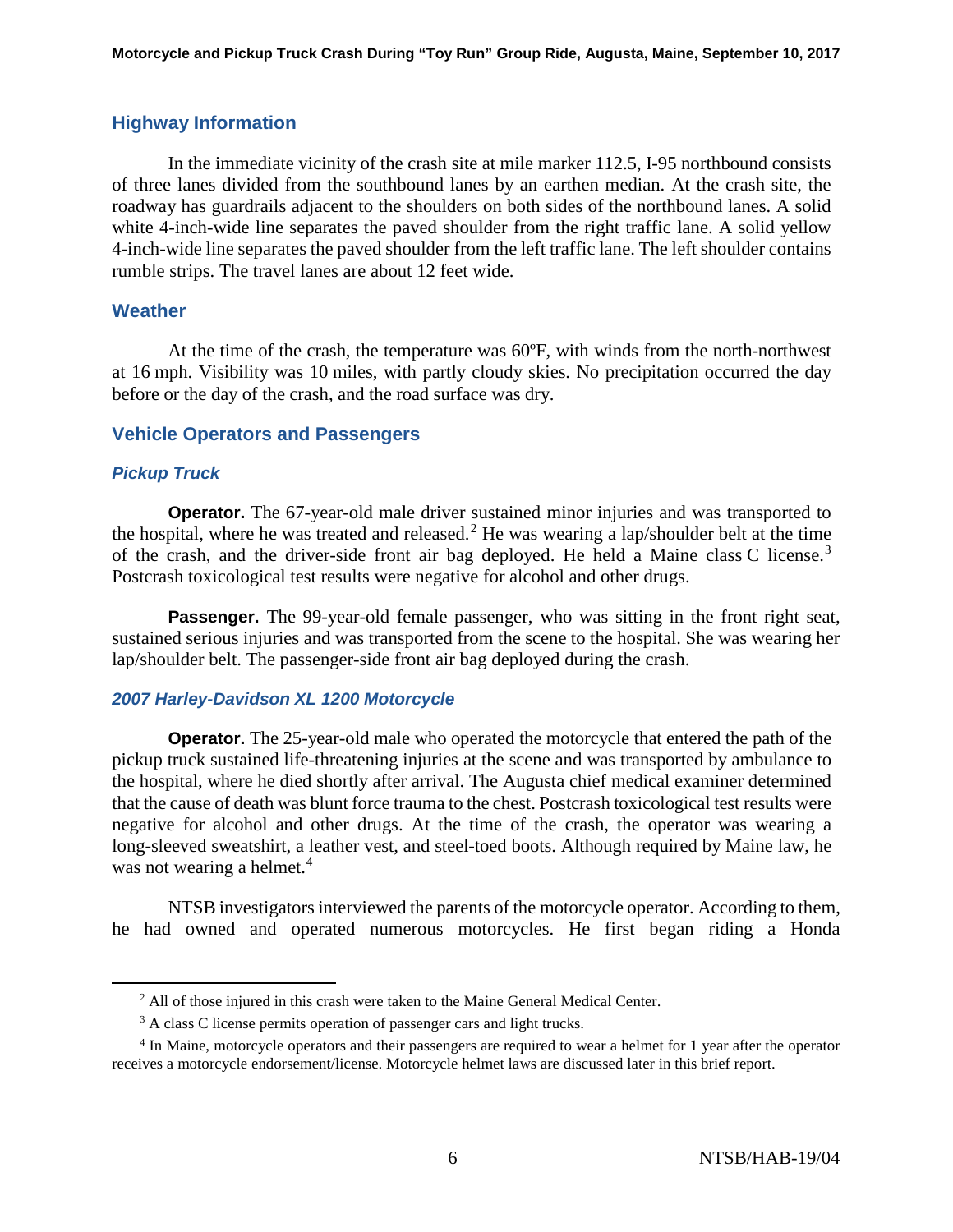100-cubic-centimeter (cc) dirt bike and then progressed to a Kawasaki sport bike.<sup>[5](#page-6-0)</sup> His parents stated that he subsequently owned and operated several motorcycles, including a Yamaha V Star 800, Honda Shadow 650, and Harley-Davidson Sportster. He had purchased the Harley-Davidson motorcycle that he was riding in the UBM Toy Run in June 2017.

The operator's Bureau of Motor Vehicles (BMV) records showed that he held a Maine class C license with a motorcycle endorsement; it had an issue date of June 2017 and an expiration date of August 2020. The BMV records show that he completed a 2-day Basic Rider Course on June 18, 2017, and received his motorcycle endorsement.<sup>[6](#page-6-1)</sup> He had four points associated with his license.<sup>[7](#page-6-2)</sup> The violations included the following convictions: driving to endanger, violation of seat belt law, excessive noise, and speeding (55 mph in a 35-mph zone).

The operator's parents stated that their son was in good health at the time of the crash and was not taking any prescription drugs or over-the-counter medications. They stated that he went to bed about 11:00 p.m. on the night before the crash, and he woke at 8:00 a.m.

**Passenger.** The 26-year-old female passenger stated that she jumped from the motorcycle just before the crash. She sustained serious injuries, including a broken ankle, and was transported to the hospital and treated for her injuries. Although state law required that she wear a helmet, she was not wearing one.

### *Other Crash-Involved Motorcycles*

**2008 Harley-Davidson Dyna Low Rider.** The 58-year-old male operator of this motorcycle was pronounced dead at the scene. The Augusta chief medical examiner determined that the cause of death was multiple blunt force injuries. At the time of the crash, the operator was wearing a full-face US Department of Transportation (USDOT)-compliant motorcycle helmet, a leather jacket, blue jeans, leather gloves, and leather boots.<sup>[8](#page-6-3)</sup> Postcrash toxicological test results were negative for alcohol and other drugs.

NTSB investigators interviewed the vehicle operator's son. The son stated that his father rode motorcycles when he was a young man but sold his motorcycle and gave up riding when the son was born. The son stated that his father did not ride or own a motorcycle for over 25 years. The son stated that his father had recently (within the past 2–3 years) decided to resume riding motorcycles and purchased the motorcycle that he was operating at the time of the crash. The

<span id="page-6-0"></span> $<sup>5</sup>$  In motorcycle terminology, the cc number represents the capacity of the vehicle's combustion cylinder, which</sup> is related to engine size and power. The more cc's the motorcycle has, the more horsepower it has. (See [www.dmv.org/how-to-guides/motorcycle-ccs.php,](http://www.dmv.org/how-to-guides/motorcycle-ccs.php) accessed January 29, 2019.) In this brief report, the cc numbers generally appear without the "cc" abbreviation.

<span id="page-6-1"></span><sup>&</sup>lt;sup>6</sup> Although the operator had owned several other motorcycles before June 2017, he obtained the motorcycle endorsement only after taking this course.

<span id="page-6-2"></span><sup>&</sup>lt;sup>7</sup> The state of Maine issues demerit points on an operator's license for each conviction or guilty plea for a moving violation. Accumulation of 6 points results in a warning letter; if 12 points are accumulated, the license is suspended. (See [www.dmv.org/me-maine/point-system.php,](http://www.dmv.org/me-maine/point-system.php) accessed January 29, 2019.)

<span id="page-6-3"></span><sup>8</sup> Federal Motor Vehicle Safety Standard 218 (49 *Code of Federal Regulations* 571.218) establishes the minimum performance standards for motorcycle helmets. The purpose of the standard is to reduce deaths and injuries to motorcyclists and other motor vehicle operators and passengers resulting from head impacts. (See [one.nhtsa.gov/people/injury/pedbimot/NoMigrate/fmvss218.htm,](https://one.nhtsa.gov/people/injury/pedbimot/NoMigrate/fmvss218.htm) accessed January 29, 2019.)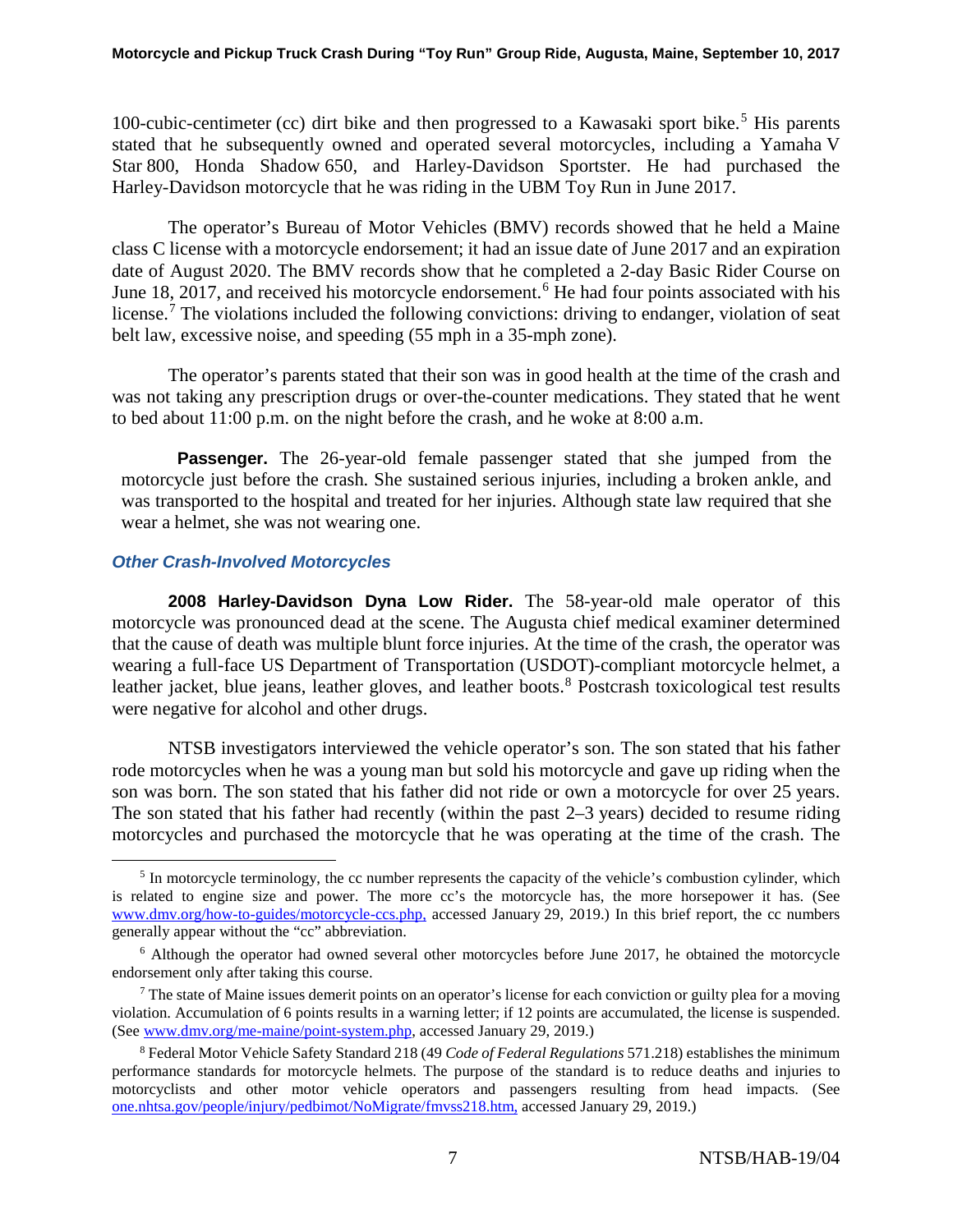operator's BMV records show that he held a Maine class C license with motorcycle endorsement; it had an issue date of August 2016 and an expiration date of July 2020. The records show that he completed a Basic Rider Course on August 23, 2016, and received a motorcycle endorsement. The records for this license also show two points and convictions for following too close and operating beyond restriction.

The operator's son stated that his father was in good health and was not taking any prescription drugs. The son stated that he did not live with his father and had no knowledge of how much sleep his father had obtained the night before the UBM Toy Run.

**2003 Harley-Davidson Road King Classic.** The 50-year-old male operator received minor injuries and was transported to the hospital. He was not wearing a helmet. The operator held a Maine class C license with motorcycle endorsement. Postcrash toxicological test results were negative for alcohol and other drugs. The 15-year-old female passenger received minor injuries and was transported to the hospital and released. She was wearing a USDOT-compliant helmet.

**1992 Harley-Davidson XL 1200.** The 50-year-old male operator received minor injuries and was transported to the hospital. He held a Maine class C license with motorcycle endorsement. Postcrash toxicological test results were negative for alcohol and other drugs. The operator was not wearing a helmet. The 46-year-old female passenger received minor injuries and was transported to the hospital and released. She was not wearing a helmet.

**2003 Harley-Davidson Softail.** The 43-year-old male operator told police that he was not injured. He held a Maine class C license with motorcycle endorsement. He was not wearing a helmet at the time of the crash. Postcrash toxicological test results were negative for alcohol and other drugs. The 49-year-old female passenger told police that she was not injured. She was not wearing a helmet.

## **Vehicle Condition and Damage**

The Maine State Police conducted a postcrash inspection of all the involved vehicles (pickup truck and five motorcycles) and did not identify any mechanical issues related to the crash.

## *Pickup Truck*

During the crash sequence, the 2008 Ford F250 pickup truck rotated clockwise. It hit the right guardrail on its driver side, rolled over, and came to rest on its passenger side. Damage from the collisions with the motorcycles and the guardrail included a dented and torn driver door, a dented front quarter panel on the driver side, and scrapes and scuff marks on the roof. The hood was scraped, and the rear window glazing was broken out.

### *2007 Harley-Davidson XL 1200 Motorcycle*

Postcrash damage to the 2007 Harley-Davidson XL 1200 motorcycle included a cut front tire, a bent front wheel, twisted handle bars, and a dented fuel tank.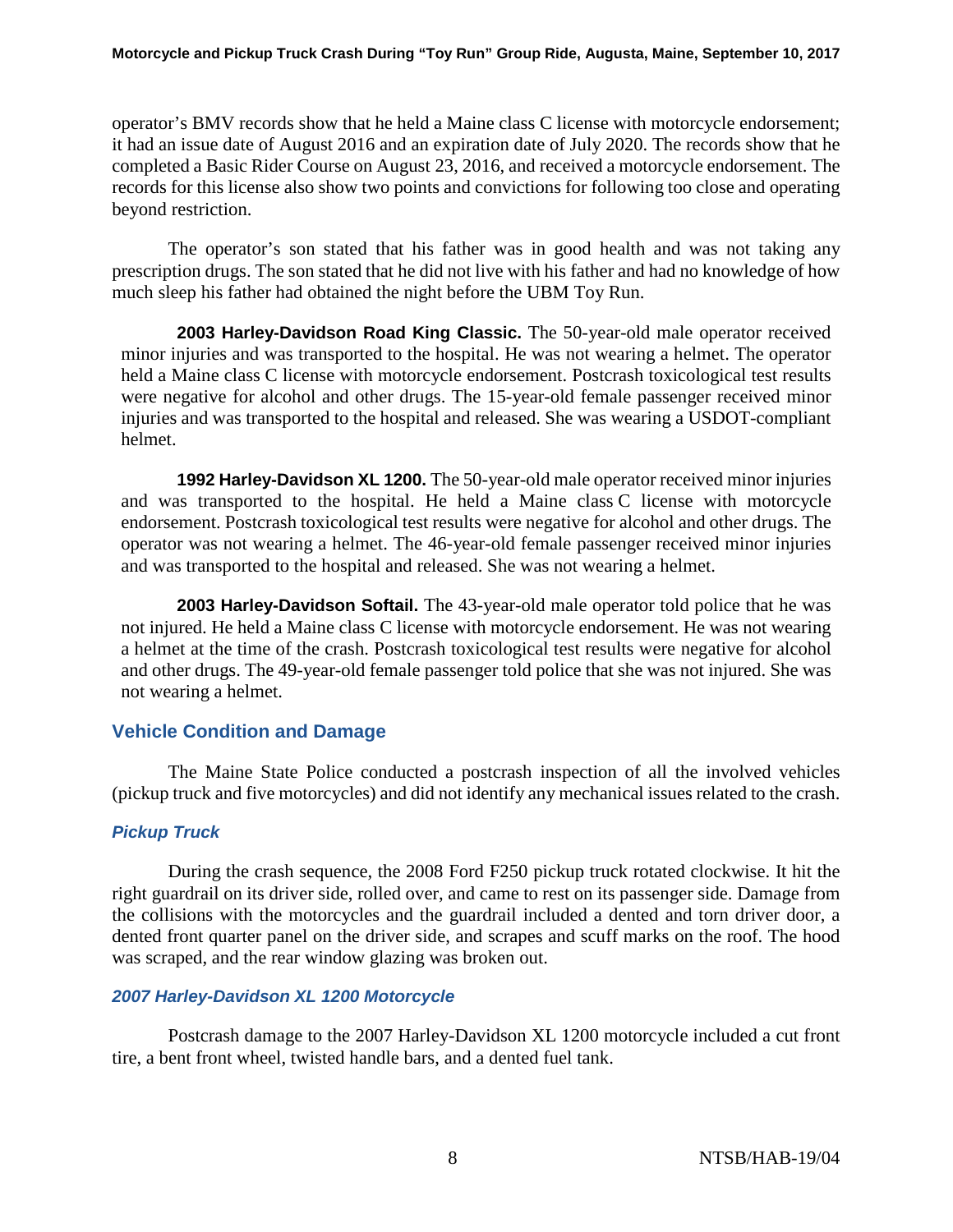#### *Other Crash-Involved Motorcycles*

**2008 Harley-Davidson Dyna Low Rider.** The 2008 Harley-Davidson Dyna Low Rider 1584 motorcycle sustained damage to its right side from sliding on the road surface. The handle bars were bent, the front and rear fenders were dented, and the foot pegs and fuel tank were scraped. The seat separated from the motorcycle body.

**2003 Harley-Davidson Road King Classic.** The 2003 Harley-Davidson Road King Classic 1450 motorcycle sustained damage to its left side from sliding on the road surface. The fuel tank was dented. The foot pegs and frame were scratched and dented.

**1992 Harley-Davidson XL 1200.** The 1992 Harley-Davidson XL 1200 motorcycle sustained damage to the rear fender as a result of the impact with the pickup truck. The tail light was broken, and the motorcycle had scratches on its left side.

**2003 Harley-Davidson Softail.** The rear fender of the 2003 Harley-Davidson Softail 1450 motorcycle was dented.

### **Motorcycle Laws in Maine**

#### *Licensing*

Any resident with a valid motorcycle permit or license is allowed to operate a motorcycle in Maine.

To earn a Maine motorcycle permit and pursue a motorcycle license, applicants must successfully complete a Basic Rider Course.<sup>[9](#page-8-0)</sup> This 15-hour course combines classroom instruction with hands-on training, using the school's motorcycles on a controlled range. Trained rider coaches lead the course, following the Motorcycle Safety Foundation curriculum approved by the BMV.<sup>[10](#page-8-1)</sup> Students are taught about motorcycles and their controls, safety considerations, and riding techniques. The course also covers traffic strategies, braking maneuvers, protective apparel selection, and vehicle maintenance.<sup>[11](#page-8-2)</sup>

At the end of the Basic Rider Course, students are given a written test and a motorcycle skills test. Those who pass only the written test are eligible to receive their motorcycle permit, and they may schedule a road test to obtain the motorcycle endorsement. Upon successfully completing the road test, they receive a motorcycle endorsement/license. Those students who pass both the written and motorcycle skills tests are eligible for a road test waiver. For those who receive the road test waiver, the motorcycle endorsement is added to their Maine driver license (class C). If

<span id="page-8-0"></span><sup>&</sup>lt;sup>9</sup> The motorcycle licensing process requires that applicants also meet the same standard provisions as applicants for other motor vehicle licenses, such as passing a vision test. (For more information about the licensing process, see [www.maine.gov/sos/bmv/licenses/mclic.html,](http://www.maine.gov/sos/bmv/licenses/mclic.html) accessed January 29, 2019.)

<sup>10</sup> See [www.msf-usa.org/core.aspx,](http://www.msf-usa.org/core.aspx) accessed January 29, 2019.

<span id="page-8-2"></span><span id="page-8-1"></span> $11$  Motorcycle license applicants younger than 18, but at least 16, years old must complete a general driver education course before enrolling in a Basic Rider Course.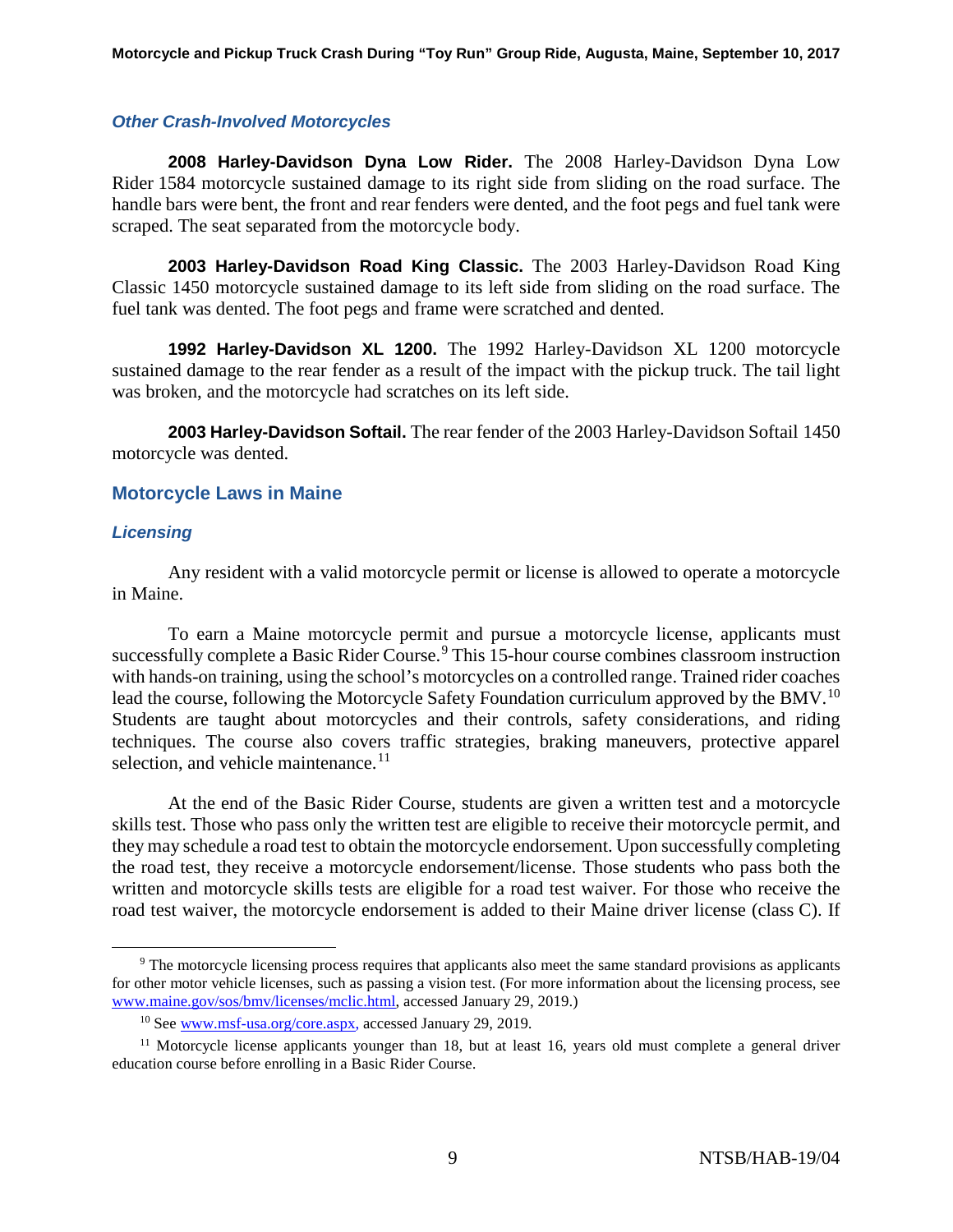the road test is waived, the operator may not carry a passenger for 60 days after the motorcycle endorsement/license is issued.

#### *Helmet Use*

Maine is among the 28 states with laws requiring that some, but not all, motorcyclists wear a helmet.[12](#page-9-0) Nineteen states and the District of Columbia require that all motorcyclists wear a helmet, a requirement known as a universal helmet law. Three states (Illinois, Iowa, and New Hampshire) do not have any laws requiring motorcycle helmet use.

In Maine, motorcycle operators and passengers in the following categories are required to wear a helmet:

- Persons under the age of 18 who operate a motorcycle or ride as a passenger.
- Persons operating a motorcycle on a motorcycle permit.
- Persons operating a motorcycle for the first year after receiving a motorcycle endorsement/license.
- The passenger of an operator who is required to wear a helmet.

The NTSB is an advocate for universal helmet laws. We believe that all states should require motorcycle operators and passengers to wear USDOT-compliant helmets.

## **UBM Toy Run History and Permit Process**

The purpose of the annual UBM Toy Run is to collect toys for underprivileged children in Maine. The 2017 event was the 36th annual UBM Toy Run.<sup>[13](#page-9-1)</sup> There is no registration fee for participating in the event, and riders do not need to be UBM members; the only requirement is that each rider donate a toy. The motorcyclists involved in the crash were not UBM members.<sup>[14](#page-9-2)</sup>

According to UBM officials, the annual Toy Run originally had a route that began at the Augusta Civic Center and ended at the Maine State House Park in downtown Augusta. Eventually, the event became too large for the downtown area. In 2005, the Augusta Police Department changed the route so that it went from Augusta to the Windsor Fairgrounds, about 11 miles outside of the city.

<span id="page-9-0"></span><sup>&</sup>lt;sup>12</sup> See [www.iihs.org/iihs/topics/laws/helmetuse/mapmotorcyclehelmets](http://www.iihs.org/iihs/topics/laws/helmetuse/mapmotorcyclehelmets) (accessed January 29, 2019) for more information.

<sup>&</sup>lt;sup>13</sup> UBM officials estimated that the 2016 UBM Toy Run provided toys for about 800 families.

<span id="page-9-2"></span><span id="page-9-1"></span> $14$  It should be noted that 2,000–3,000 motorcyclists who have never ridden together as a group may not operate in the same disciplined manner as club riders or groups that may have been riding together for years. Although some motorcycle training schools offer instruction in group riding, Maine does not require such training, nor does such training typically address the challenges associated with large group runs and similar events.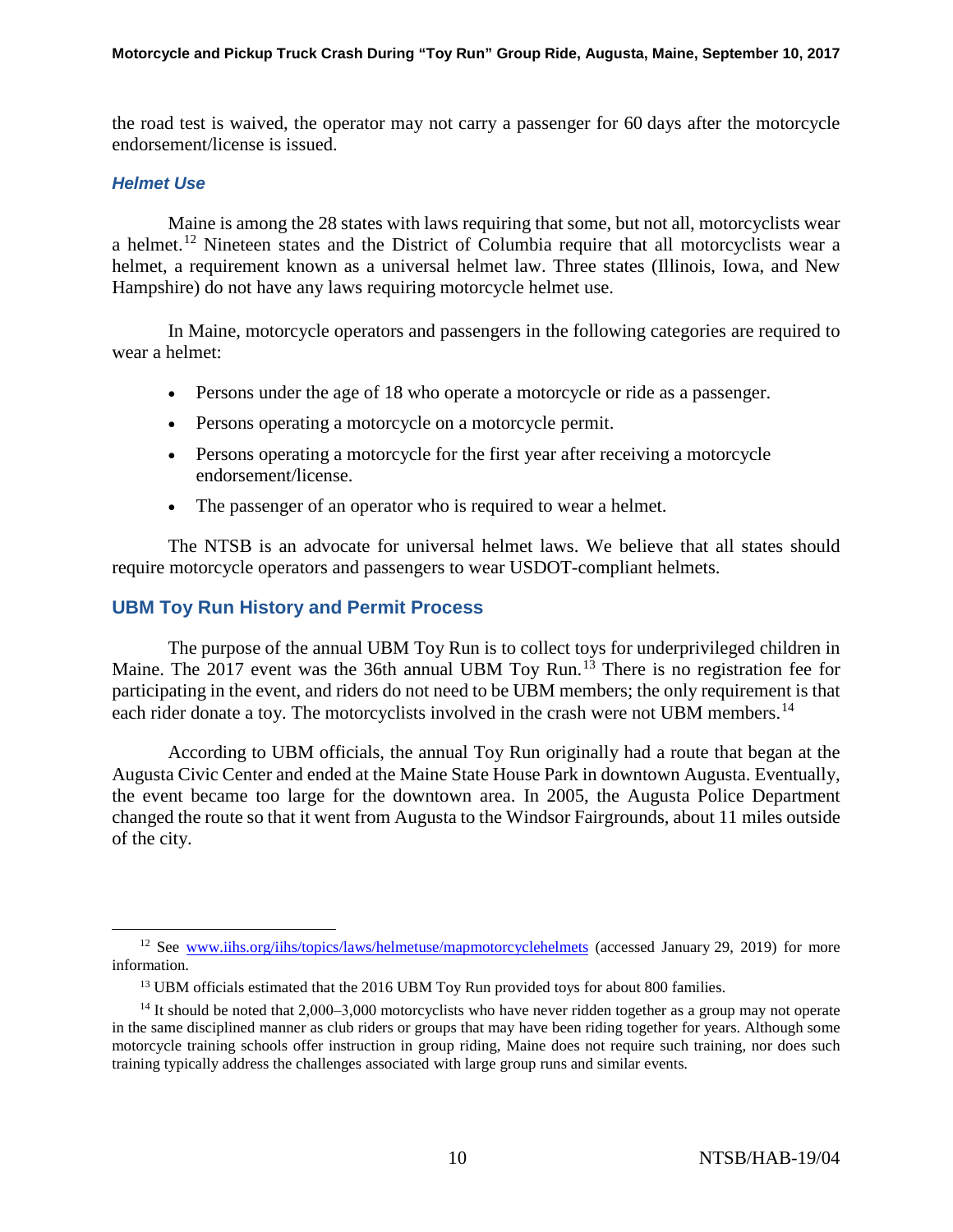Organizers of the 2017 UBM Toy Run applied for, and obtained, a parade permit through the Augusta Police Department.[15](#page-10-0) Parade applications are vetted by city officials and require final approval by the chief of police. The cost of the permit is \$100 plus any overtime pay for law enforcement requirements.

Following this crash, the Augusta Police Department told NTSB investigators that it did not have standard operating procedures for managing the UBM Toy Run. It did, however, have a planning document for the traffic control detail for the event, which outlined a traffic control contingent consisting of one sergeant and ten police officers. The police officers were posted in marked police vehicles at various intersections and congested sections along the Toy Run route.<sup>[16](#page-10-1)</sup> White and orange police barricades, as well as barricades displaying "ATTENTION: DETOUR" signs, were located along the route. One Augusta Police Department motorcycle officer was designated as the lead vehicle in the Toy Run.

According to Augusta Police Department representatives, in the past, the department has coordinated the event with the Maine State Police, which provided a state trooper to monitor the I-95 segment of the route. Generally, the Maine State Police posted a trooper in the gore area of the on-ramp to I-95, just past exit 112B. For the 2017 event, however, the Augusta Police Department did not notify or coordinate with the Maine State Police. As a result, no state trooper was posted on I-95 for the run.

During the planning of the 2017 UBM Toy Run, the Augusta Police Department did not coordinate with the state police to close lanes or provide traffic control on I-95 to accommodate the riders. Moreover, a permit from the Maine Department of Transportation (DOT) is required for any interstate closure longer than 20 minutes and was required in this case.<sup>[17](#page-10-2)</sup> Had a permit been issued, it would have required a traffic control plan addressing the following elements:<sup>[18](#page-10-3)</sup>

- Specifics concerning trained personnel to oversee on-site and detour traffic control.
- Detour signs that direct motorists from the closure and back to the standard route.

<span id="page-10-0"></span><sup>&</sup>lt;sup>15</sup> Although the UBM Toy Run is not a parade, as a group ride, it shares some features of a parade (slower-moving vehicles on a roadway, involvement of many participants, association with a celebration/commemoration, etc.). The Augusta Police Department uses its "parade" permit in connection with many types of events that are not specifically parades, such as this group ride.

<span id="page-10-1"></span><sup>&</sup>lt;sup>16</sup> No Augusta police officers were posted on the I-95 portion of the route; only state troopers have jurisdiction on the interstate highways.

<span id="page-10-2"></span><sup>&</sup>lt;sup>17</sup> Given the number of motorcycle participants in the event, the UBM Toy Run would most likely have required a lane closure on I-95 for about 1 hour. Although the Maine DOT had never been asked to issue a permit for this annual event, it would most likely have denied a permit request, because lane closures are rarely authorized on the interstate.

<span id="page-10-3"></span><sup>&</sup>lt;sup>18</sup> For specific language, see Maine DOT brochure on Special Event Road Closures 2015 (brochure is listed under "Brochures and Guides" at webpage [www.maine.gov/mdot/publications,](http://www.maine.gov/mdot/publications) accessed January 29, 2019).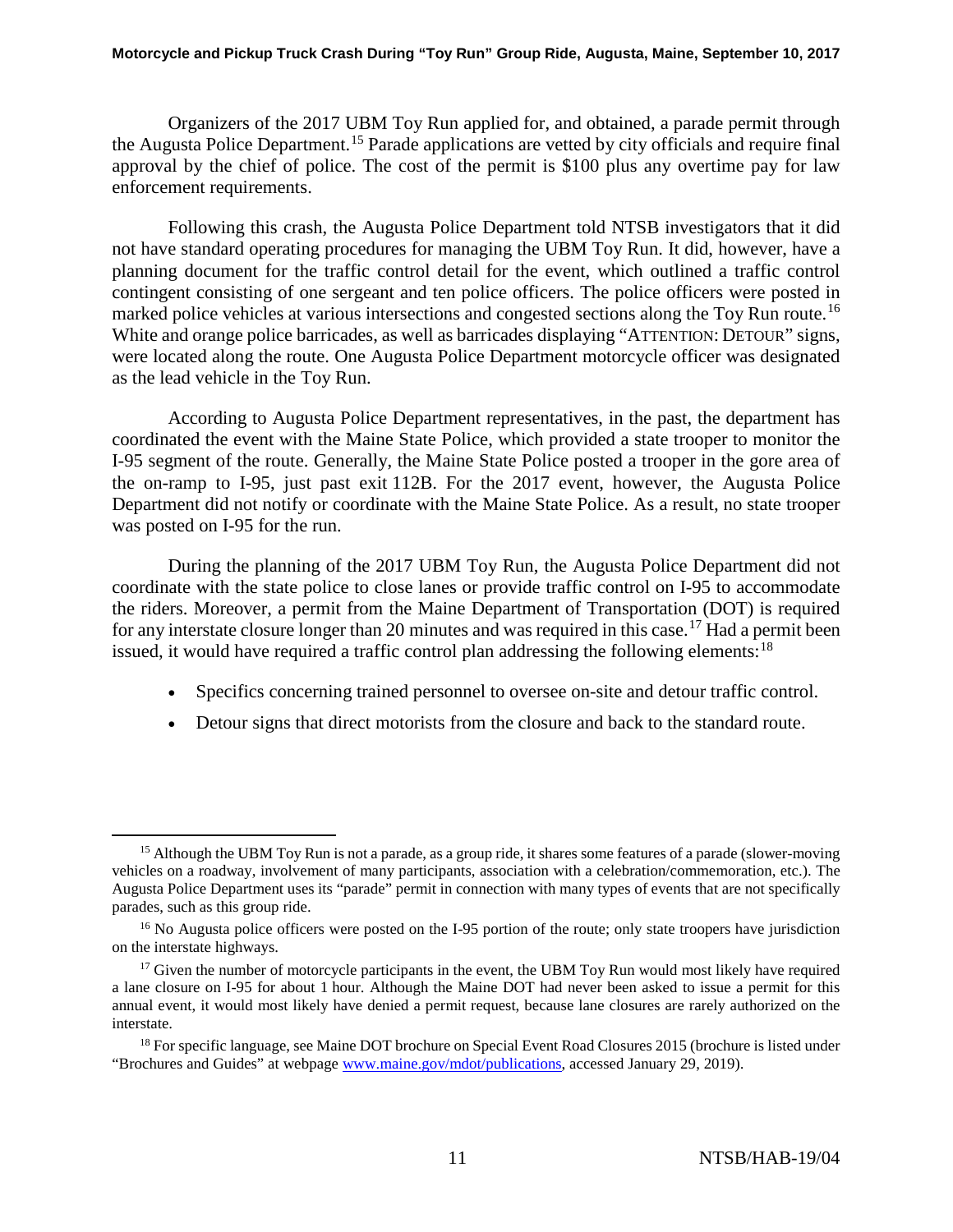- Changeable message signs for closures lasting longer than 60 minutes and on roads with an average annual daily traffic volume of more than 10,000 vehicles per day.
- Adherence to Federal Highway Administration guidance for temporary lane closures.[19](#page-11-0)

## **Safety Issues**

The NTSB has previously investigated crashes that have involved poor planning for the routing of special events on streets and highways. For example, on November 15, 2012, in Midland, Texas, a freight train collided with a parade float at a highway–railroad grade crossing, resulting in 4 fatalities and 12 injuries. The NTSB determined that the probable cause of the crash was the failure of the city of Midland and the parade organizer to identify and mitigate the risks associated with routing a parade through a highway–railroad grade crossing.<sup>[20](#page-11-1)</sup> As a result of the investigation, the NTSB issued the following safety recommendations:

To the city of Midland:

Include in your city ordinances a requirement that all organizations create a safety plan as part of the city's event and parade approval process, to include, at a minimum, the following elements: route selection, mitigation of unavoidable hazards, lines of communication among event participants, notification of railroads or other entities with control over possible hazards, development of operating and emergency procedures, and a safety briefing for vehicle operators.  $(H-13-42)^{21}$  $(H-13-42)^{21}$  $(H-13-42)^{21}$ 

To the United States Conference of Mayors, National Association of Towns and Townships, International City and County Management Association, National Association of Counties, and National League of Cities:

Encourage your members to require, as part of the parade and special event approval process, that organizations create a written safety plan, which, at a minimum, addresses the following elements: risk mitigation and contingency planning, with provisions for communication among event participants and other stakeholders; safety briefings for event participants and other stakeholders; driver and vehicle screening; safe float operation; and notification of railroads or other entities with control over possible hazards.  $(H-13-43)^{22}$  $(H-13-43)^{22}$  $(H-13-43)^{22}$ 

<span id="page-11-0"></span><sup>&</sup>lt;sup>19</sup> See *Guidelines for Temporary Traffic Control in Work Zones*, US Department of Transportation, Federal Highway Administration, March 2009.

<span id="page-11-1"></span><sup>20</sup> *Highway–Railroad Grade Crossing Collision, Midland, Texas, November 15, 2012*, Highway Accident Report NTSB/HAR-13/02 (Washington, DC: NTSB, 2013).

 $21$  The status of this recommendation is "Open—Await Response."

<span id="page-11-3"></span><span id="page-11-2"></span> $22$  The status of this recommendation is as follows: United States Conference of Mayors, "Open—Await" Response"; National Association of Towns and Townships, "Open—Await Response"; International City and County Management Association, "Closed—Exceeds Recommended Action"; National Association of Counties, "Closed— Acceptable Action"; and National League of Cities, "Closed—Acceptable Action."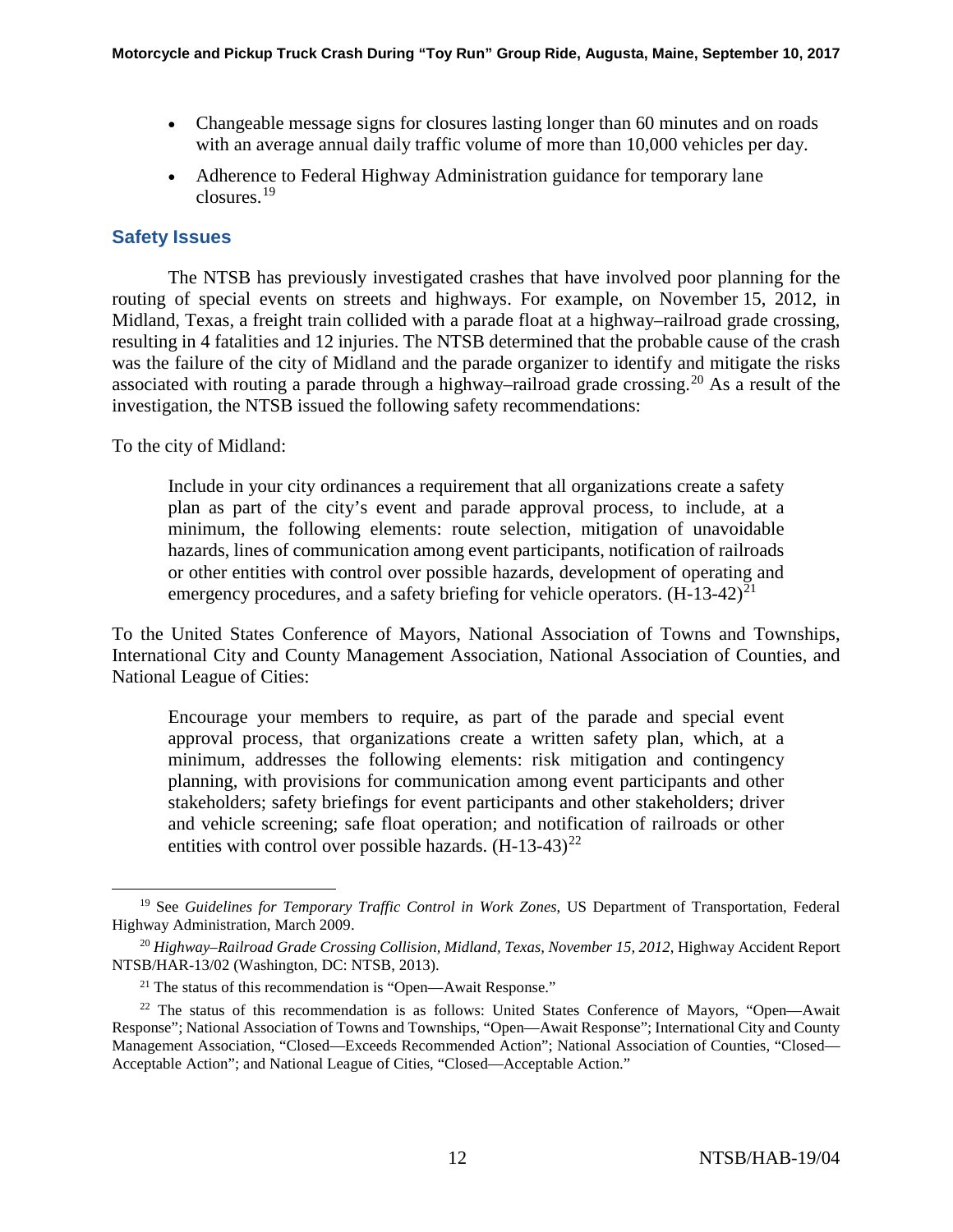#### **Motorcycle and Pickup Truck Crash During "Toy Run" Group Ride, Augusta, Maine, September 10, 2017**

As a result of the Midland, Texas, investigation, the National Association of Counties, in consultation with other groups, created guidelines for parades to be used when creating a safety plan.[23](#page-12-0)

Important lessons were learned from the Midland crash investigation. Parade organizers should have created a comprehensive safety plan and a detailed route plan that evaluated all potential safety risks along the route. Additionally, communication with all stakeholders should have been better coordinated and executed.

In the case of the 2017 Augusta crash, event organizers and local authorities similarly failed in planning and communication. Appropriate risk assessment, involving all stakeholders, most likely would have resulted in the rerouting of the Toy Run event, so that it did not involve the interstate.Had the route remained unchanged, effective traffic control countermeasures could have been applied to increase safety. However, the Augusta Police Department did not coordinate, or even communicate, with the Maine State Police, and event organizers did not request authorization from the Maine DOT for lane closures to enable the UBM Toy Run to proceed more safely onto I-95. Had the through lane (or lanes) been separated from the lane (or lanes) being used for the Toy Run with barrels or other barriers, such as those used for a work zone, motorcycle-riding participants would have been physically prevented from entering the flow of highway traffic. At the very least, changeable message signs (as part of a comprehensive traffic management plan) could have warned other road users of the Toy Run event and imposed a significantly lower temporary speed limit for highway traffic.

In general, before authorizing the Toy Run, the Augusta Police Department gave insufficient consideration to the inherent hazards of introducing a motorcycle run consisting of slow-moving traffic onto an interstate with traffic operating at highway speeds; the merging of such dissimilar traffic streams without significant protective countermeasures is generally unsafe. In this case, the speed differential between the pickup truck and the crash motorcycle—with the pickup truck traveling in the left lane at 56 mph, more than double the 25-mph speed of the crash motorcycle, traveling in the right lane within the Toy Run queue—gave the pickup truck driver little warning of, or time to react to, the unexpected lane encroachment by the motorcycle. In addition, once this initial collision took place and the pickup truck lost control, the numerous slow-moving and essentially unprotected motorcyclists were in its immediate path, due to their participation in the Toy Run. Using secondary roadways with lower speed limits for the event route or at least providing additional oversight, including a traffic plan, and imposing adequate temporary traffic control countermeasures would have been far more likely to result in a safe event. Therefore, the NTSB concludes that the event organizers and the Augusta Police Department put the 2017 UBM Toy Run participants and other highway motorists at risk by routing the motorcycle run onto an interstate highway without developing an appropriate safety plan or providing appropriate traffic control measures.

The NTSB recommends that the city of Augusta, Maine, include in its city ordinances a requirement that all organizations seeking city approval to conduct a parade or special event involving roadway use create a safety plan that includes, at a minimum, the following elements:

<span id="page-12-0"></span><sup>&</sup>lt;sup>23</sup> See [www.naco.org/sites/default/files/documents/Parade%20Safety%20Guidelines.pdf,](http://www.naco.org/sites/default/files/documents/Parade%20Safety%20Guidelines.pdf) accessed January 29, 2019.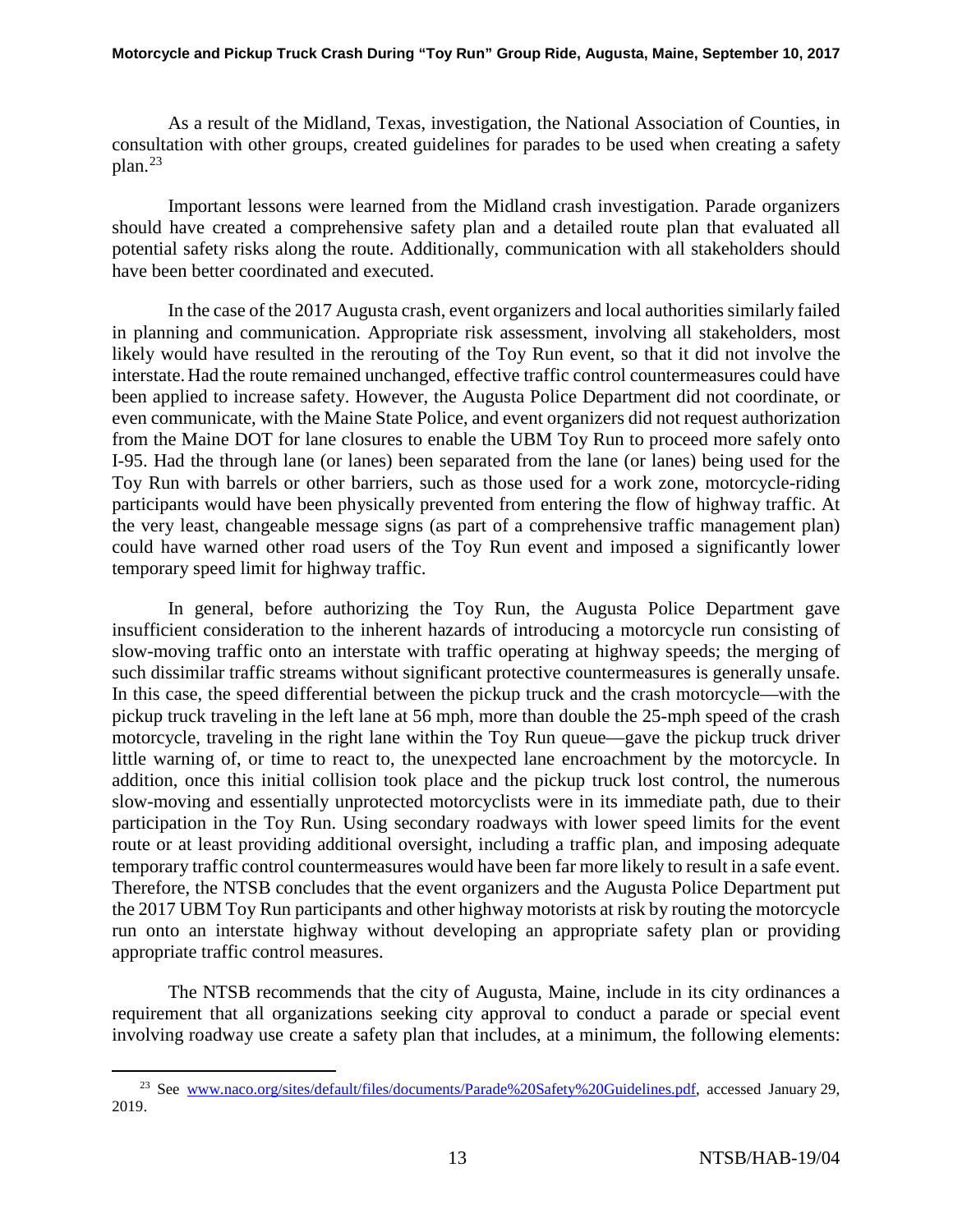safe route selection, acquisition of all required permits, and hazard mitigation. The NTSB further recommends that the UBM include in its group motorcycle riding event procedures a requirement to create a safety plan that includes, at a minimum, the following elements: safe route selection, acquisition of all required permits, and hazard mitigation.

## **Probable Cause**

The National Transportation Safety Board determines that the probable cause of the Augusta, Maine, crash was the motorcycle operator's unsafe maneuver in moving in front of the pickup truck. Contributing to this crash was the failure of the city of Augusta Police Department and the Toy Run event organizer, United Bikers of Maine, to identify and mitigate the risks associated with routing a group ride onto an interstate without providing supplemental traffic control or state police oversight.

### **Recommendations**

#### **To the city of Augusta, Maine:**

Include in your city ordinances a requirement that all organizations seeking city approval to conduct a parade or special event involving roadway use create a safety plan that includes, at a minimum, the following elements: safe route selection, acquisition of all required permits, and hazard mitigation. (H-19-1)

#### **To the United Bikers of Maine:**

Include in your group motorcycle riding event procedures a requirement to create a safety plan that includes, at a minimum, the following elements: safe route selection, acquisition of all required permits, and hazard mitigation. (H-19-2)

## **BY THE NATIONAL TRANSPORTATION SAFETY BOARD**

**ROBERT L. SUMWALT, III EARL F. WEENER** Chairman Member

**BRUCE LANDSBERG JENNIFER HOMENDY** Vice Chairman Member

**Report Date: April 3, 2019**